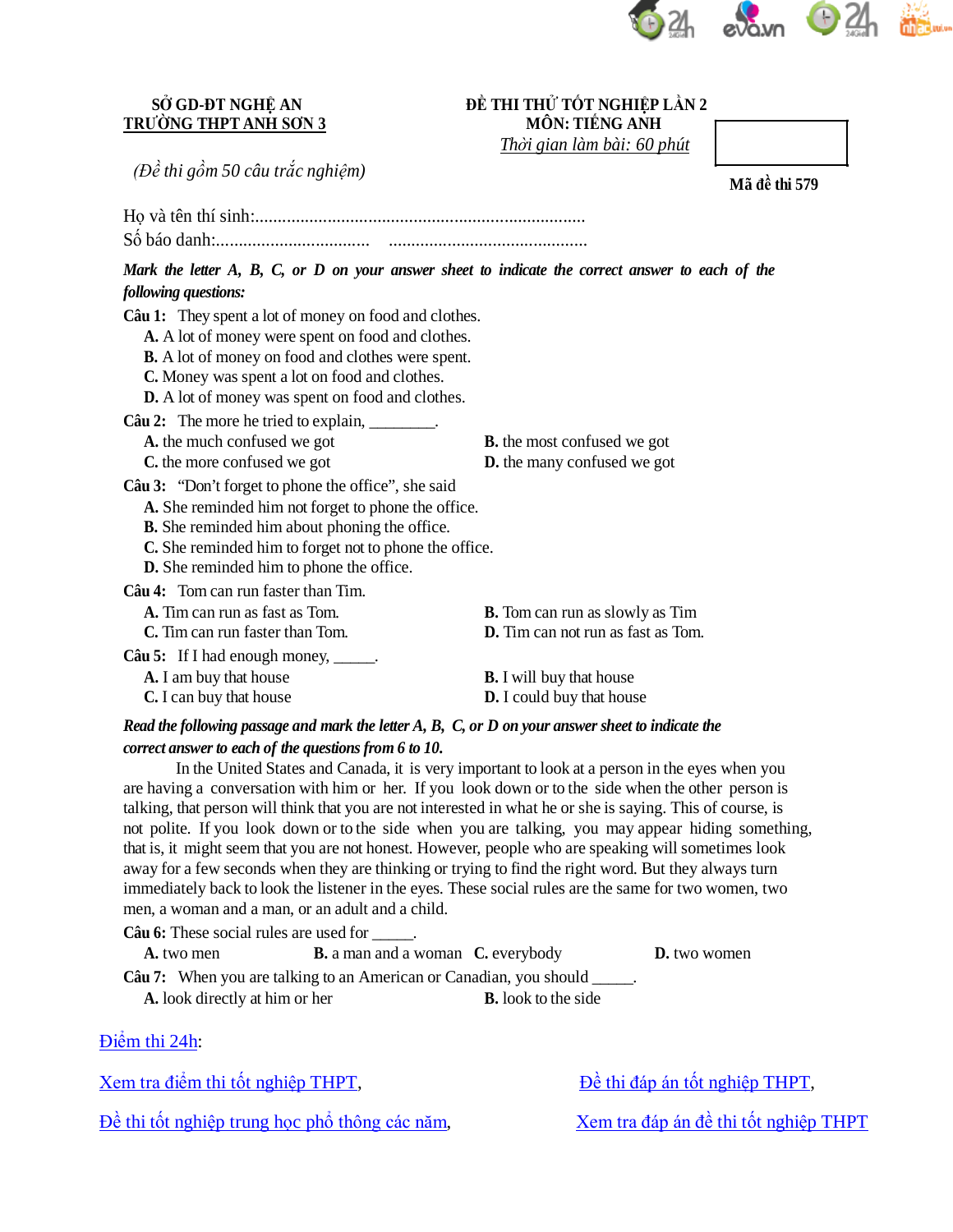

| C. avoid looking directly at him or her                                                | <b>D.</b> look down                |                           |  |
|----------------------------------------------------------------------------------------|------------------------------------|---------------------------|--|
| <b>Câu 8:</b> Looking down or to the side when you are spoken to means _____.          |                                    |                           |  |
| A. you respect him or her<br><b>B.</b> you feel bored with his or her words            |                                    |                           |  |
| C. you are afraid of him or her<br>D. you are paying attention to him or her           |                                    |                           |  |
| Câu 9: It is very ______ of you not to look in the eyes of the listener while talking. |                                    |                           |  |
| A. impolite<br><b>B.</b> polite                                                        | C. honest                          | <b>D.</b> dishonest       |  |
| <b>Câu 10:</b> People can look away for a few words while speaking _____.              |                                    |                           |  |
| A. to find something                                                                   | <b>B.</b> to find the correct word |                           |  |
| C. to hide something                                                                   | <b>D.</b> to hide their feelings   |                           |  |
| Nguyễn Thị Nguyệt                                                                      |                                    | Trang 1/4 - Mã đề thi 579 |  |

Điể[m thi 24h:](http://diemthi.24h.com.vn/dap-an-de-thi-thpt/)

[Xem tra điể](http://diemthi.24h.com.vn/diem-thi-tot-nghiep-thpt/)m thi tốt nghiệp THPT,<br> $\frac{\partial}{\partial t}$  [thi đáp án tố](http://diemthi.24h.com.vn/dap-an-de-thi-thpt/)t nghiệp THPT,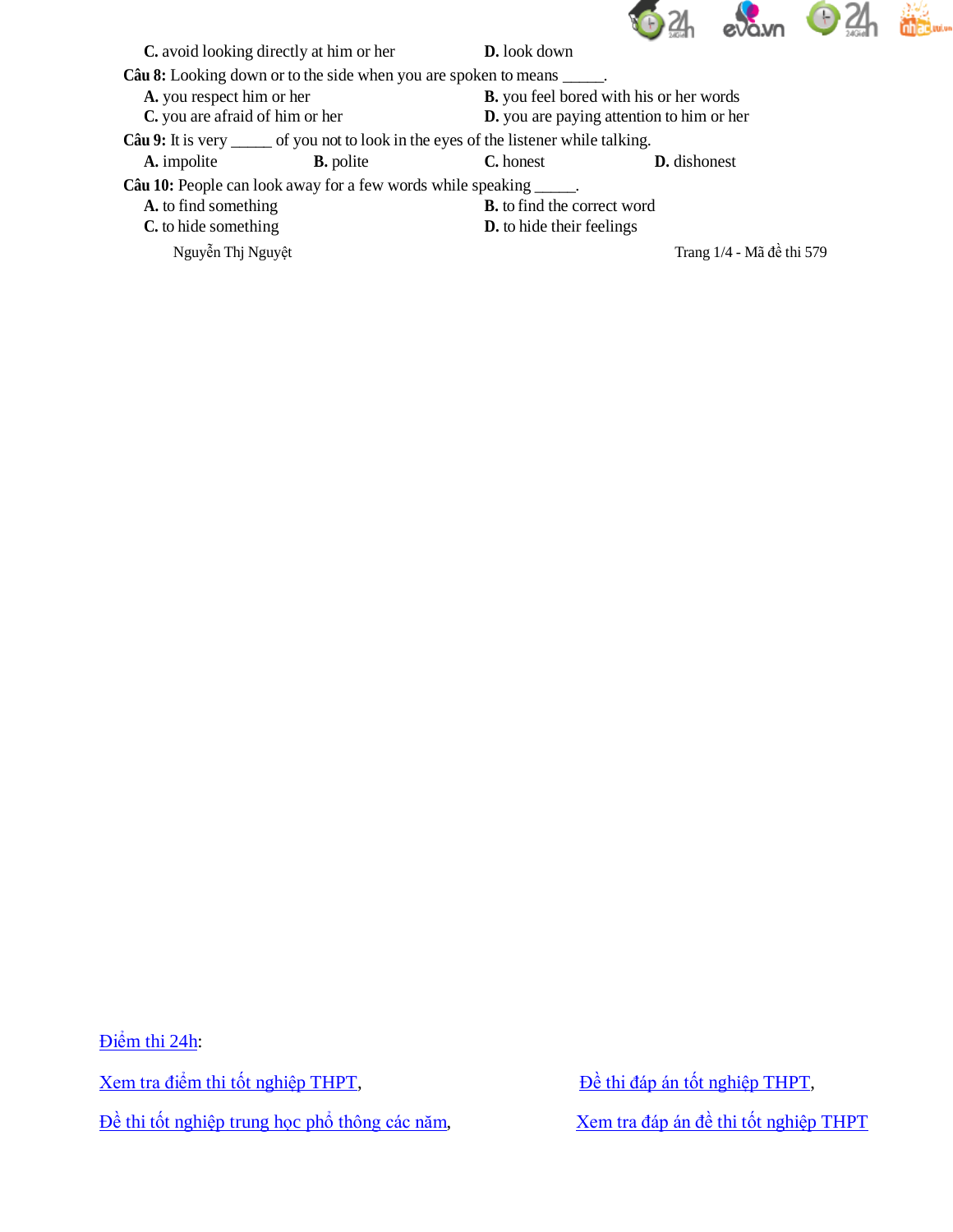

# Mark the letter A,B,C or D on your answer sheet to indicate the correct answer to each of the *following questions*.

| <b>Câu 11:</b> The Pikes use energy-saving bulbs, and ______.                                      |                                                                                        |                                                        |                       |
|----------------------------------------------------------------------------------------------------|----------------------------------------------------------------------------------------|--------------------------------------------------------|-----------------------|
| A. so do we                                                                                        | <b>B.</b> we do, either <b>C.</b> we don't use                                         |                                                        | D. neither don't we   |
| Câu 12: Mr Black has coughed a lot and he has to ______ smoking.                                   |                                                                                        |                                                        |                       |
|                                                                                                    | A. hold up <b>B.</b> give up <b>C.</b> look up                                         |                                                        | <b>D.</b> wash up     |
| Câu 13: I understood what you said . _____, I didn't agree with you .                              |                                                                                        |                                                        |                       |
|                                                                                                    | <b>A.</b> Although <b>B.</b> However <b>C.</b> So                                      |                                                        | D. Therefore          |
| Câu 14: The woman ______ son is studying at that famous university is a scientist.                 |                                                                                        |                                                        |                       |
| A. whose                                                                                           | <b>B.</b> which                                                                        | C. who                                                 | D. whom               |
| Câu 15: I ______ home when I was sixteen to live with my grandparents in Sydney.                   |                                                                                        |                                                        |                       |
|                                                                                                    | <b>A.</b> had left <b>B.</b> leave                                                     | C. left                                                | <b>D.</b> have left   |
| Câu 16: I turned on the electric fan ______ the room was hot.                                      |                                                                                        |                                                        |                       |
| A. so                                                                                              |                                                                                        | <b>B.</b> because <b>C.</b> despite <b>D.</b> although |                       |
| Câu 17: You should show the interviewer that you are really keen _____ the job you have applied.   |                                                                                        |                                                        |                       |
| A. on                                                                                              | <b>B.</b> with <b>C.</b> for                                                           |                                                        | D. over               |
| Câu 18: $A \_$ is a person who helps save people's lives.                                          |                                                                                        |                                                        |                       |
|                                                                                                    | <b>A.</b> farmer <b>B.</b> tourist guide <b>C.</b> writer                              |                                                        | D. doctor             |
| Câu 19: How long _____ here by the end of next year?                                               |                                                                                        |                                                        |                       |
| A. will you have studied                                                                           |                                                                                        | <b>B.</b> will you study                               |                       |
| C. are you studying                                                                                |                                                                                        | D. will you have studying                              |                       |
| Câu 20: I can't help _____ him in spite of his faults.                                             |                                                                                        |                                                        |                       |
|                                                                                                    | <b>A.</b> admiried <b>B.</b> admire <b>B.</b> admire <b>C.</b> admiring                |                                                        | D. to admire          |
| Câu 21: The Browns are travelling to London _____ train.                                           |                                                                                        |                                                        |                       |
| $A.$ in                                                                                            | <b>B.</b> through <b>C.</b> on                                                         |                                                        | $\mathbf{D}$ , by     |
| Câu 22: We couldn't understand the teacher if he _____ too fast.                                   |                                                                                        |                                                        |                       |
|                                                                                                    | <b>A.</b> didn't speak <b>B.</b> has spoke <b>C.</b> doesn't speak                     |                                                        | <b>D.</b> spoke       |
| Câu 23: He was waiting for the bus, $\frac{?}{?}$                                                  |                                                                                        |                                                        |                       |
| A. wasn't him B. wasn't he                                                                         |                                                                                        | C. was he                                              | <b>D.</b> waiting he  |
| Câu 24: That man can tell us where ______                                                          |                                                                                        |                                                        |                       |
|                                                                                                    | A. John living. B. does John live. C. do John live                                     |                                                        | <b>D.</b> John lives. |
| Câu 25: There are a number of ways to help save ______ species.                                    |                                                                                        |                                                        |                       |
|                                                                                                    | A. endanger <b>B.</b> danger <b>B.</b> danger <b>C.</b> endangered <b>D.</b> dangerous |                                                        |                       |
| Câu 26: Donald Robbins, _______ is forty-two years old and works in an office, began jogging a few |                                                                                        |                                                        |                       |
| years ago.                                                                                         |                                                                                        |                                                        |                       |
| A. who                                                                                             | <b>B.</b> that                                                                         | C. whom                                                | D. he                 |
| Câu 27: We took a map with us $\frac{1}{\sqrt{1-\frac{1}{n}}}}$ .                                  |                                                                                        |                                                        |                       |
| A. so that we wouldn't get lost                                                                    |                                                                                        | <b>B.</b> so that we won't get lost                    |                       |
| C. in order to get lost                                                                            |                                                                                        | <b>D.</b> so that we would get lost                    |                       |
| Câu 28: John: "Would you like a cup of tea?"                                                       |                                                                                        |                                                        |                       |
| Mike: "______."                                                                                    |                                                                                        |                                                        |                       |

Điể[m thi 24h:](http://diemthi.24h.com.vn/dap-an-de-thi-thpt/)

[Xem tra điể](http://diemthi.24h.com.vn/diem-thi-tot-nghiep-thpt/)m thi tốt nghiệp THPT,<br> $\frac{\partial}{\partial t}$  bề [thi đáp án tố](http://diemthi.24h.com.vn/dap-an-de-thi-thpt/)t nghiệp THPT,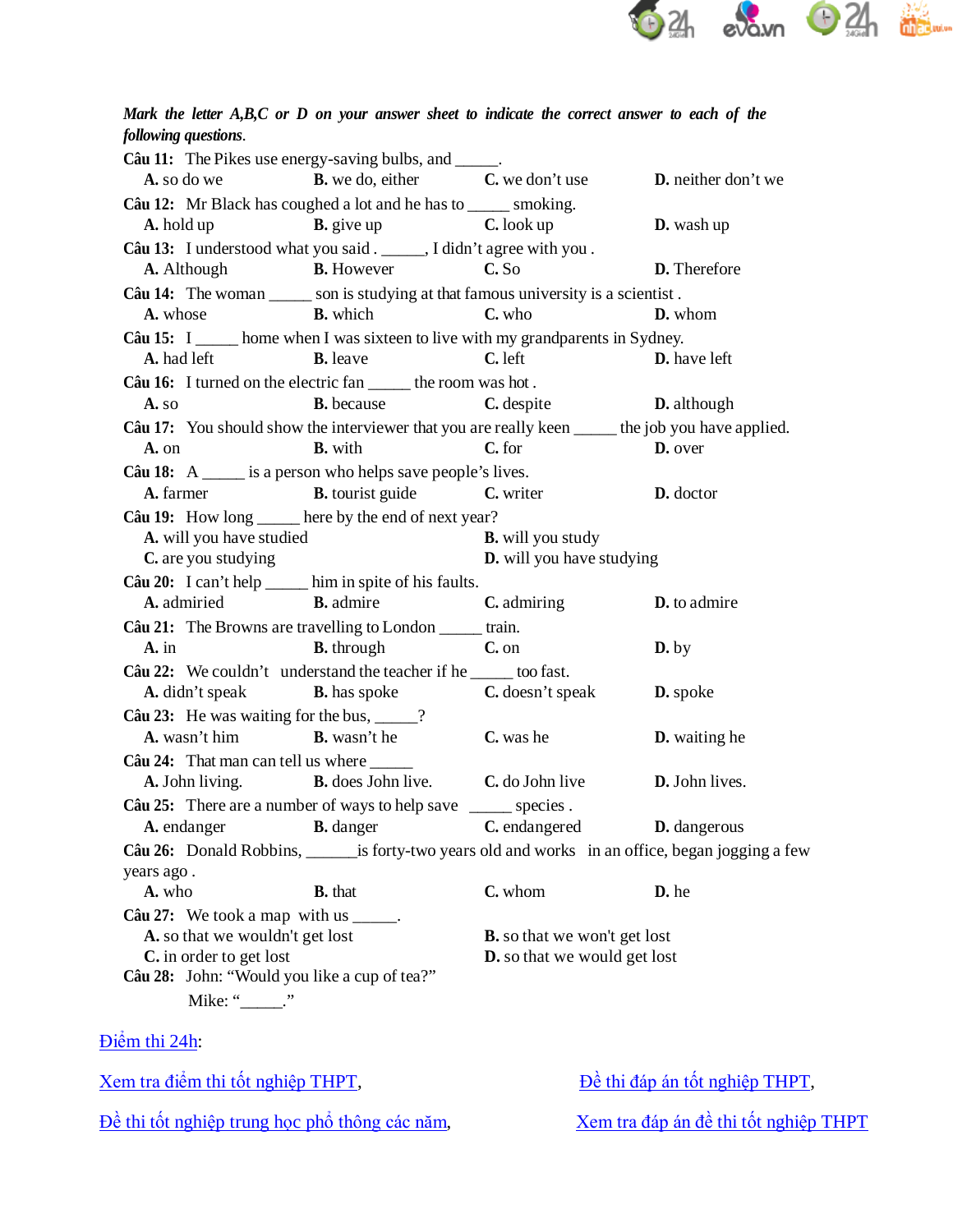

| A. Yes, thanks                                                           | <b>B.</b> It's my pleasure | $C.$ I'm sorry  | D. Yes, I do        |
|--------------------------------------------------------------------------|----------------------------|-----------------|---------------------|
| Câu 29: She doesn't type _______ as her friends.                         |                            |                 |                     |
| <b>A.</b> most quickly <b>B.</b> more quickly                            |                            | C. so quickly   | <b>D.</b> quicklier |
| <b>Câu 30:</b> He would walk to work if he <u>equal</u> near the office. |                            |                 |                     |
| A. lived                                                                 | <b>B.</b> would live       | <b>C.</b> lives | <b>D.</b> will live |
| Câu 31: Please _______ all the lights when you leave the room.           |                            |                 |                     |
| A. turn up                                                               | <b>B.</b> turn off         | C. turn over    | <b>D.</b> turn into |
| Câu 32: Air _______ is a serious problem in many big cities.             |                            |                 |                     |

Nguyễn Thj Nguyệt Trang 2/4 - Mã đề thi 579

Điể[m thi 24h:](http://diemthi.24h.com.vn/dap-an-de-thi-thpt/)

[Xem tra điể](http://diemthi.24h.com.vn/diem-thi-tot-nghiep-thpt/)m thi tốt nghiệp THPT,<br> $\frac{\partial}{\partial t}$  [thi đáp án tố](http://diemthi.24h.com.vn/dap-an-de-thi-thpt/)t nghiệp THPT,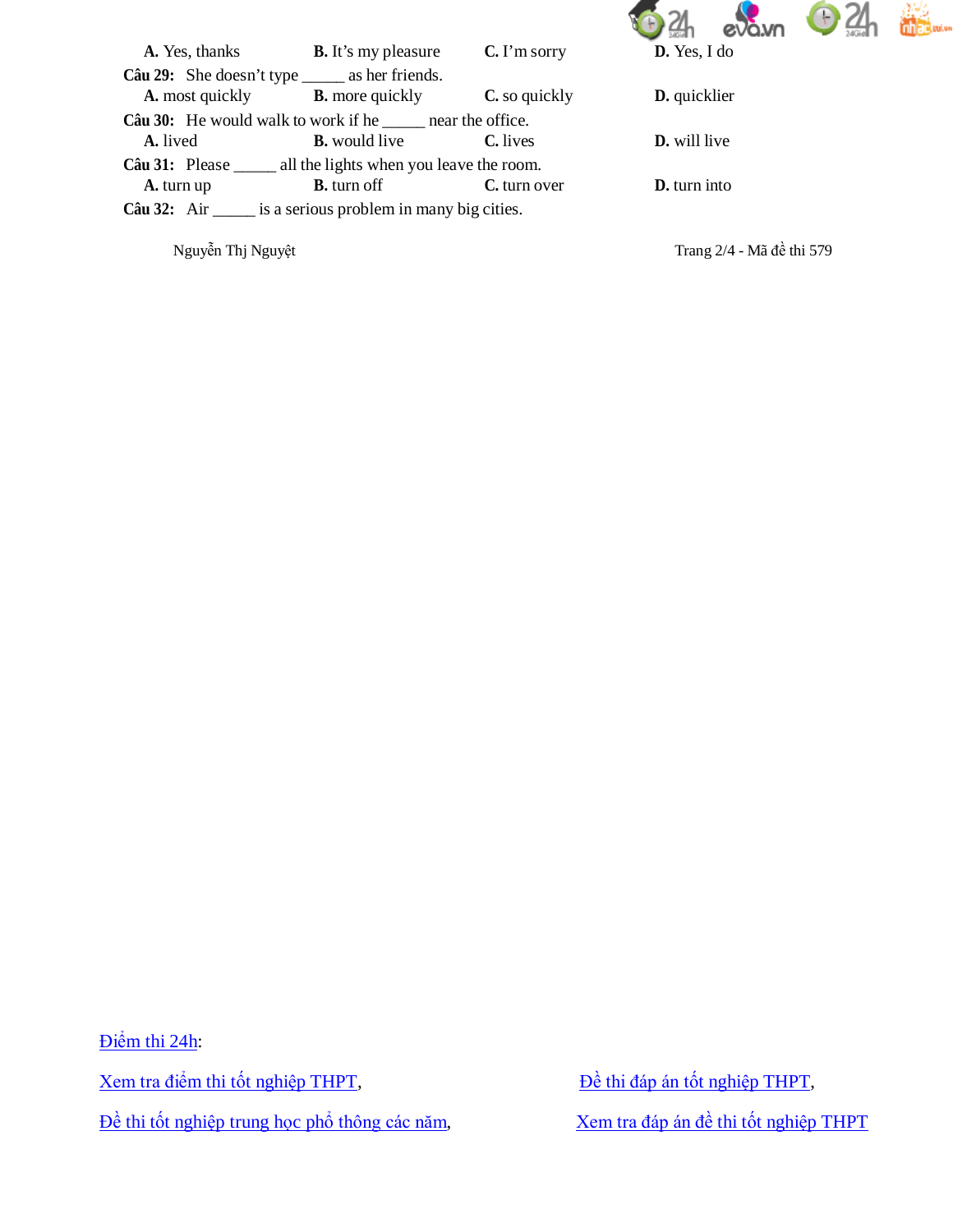

|                                                                                                 | <b>A.</b> polluting <b>B.</b> polluted   |                                                                                           | C. pollutes                                         | <b>D.</b> pollution                   |
|-------------------------------------------------------------------------------------------------|------------------------------------------|-------------------------------------------------------------------------------------------|-----------------------------------------------------|---------------------------------------|
|                                                                                                 |                                          | Câu 33: Mary taught me ______ to play the violin.                                         |                                                     |                                       |
| A. what                                                                                         |                                          | <b>B.</b> where                                                                           | C. when                                             | D. how                                |
|                                                                                                 |                                          | Câu 34: This is the village ______ he was born.                                           |                                                     |                                       |
|                                                                                                 | A. in which                              | <b>B.</b> how                                                                             | C. when                                             | D. from which                         |
|                                                                                                 |                                          | Câu 35: Hoa: "How do you usually go to school?"                                           |                                                     |                                       |
|                                                                                                 | Linh: " $\_\_$ "                         |                                                                                           |                                                     |                                       |
|                                                                                                 | <b>A.</b> Half an hour <b>B.</b> On foot |                                                                                           | <b>C.</b> Five days a week <b>D.</b> Two kilometres |                                       |
|                                                                                                 |                                          | Mark the letter A, B, C, or D on your answer sheet to show the underlined part that needs |                                                     |                                       |
| correction.                                                                                     |                                          |                                                                                           |                                                     |                                       |
|                                                                                                 |                                          | Câu 36: There wasn't no electricity in our village twenty years ago.                      |                                                     |                                       |
|                                                                                                 | B<br>$\mathsf{A}$                        | C                                                                                         |                                                     |                                       |
|                                                                                                 |                                          | Câu 37: Do you know how much does it cost to send this letter to England?                 |                                                     |                                       |
|                                                                                                 |                                          | $\mathsf{A}$<br>$\overline{B}$                                                            | $\mathcal{C}$                                       |                                       |
|                                                                                                 |                                          | Câu 38: We should put the coffee table among the armchair and the wardrobe.               |                                                     |                                       |
|                                                                                                 | $\mathsf{A}$                             | $\mathcal{C}$<br>B                                                                        | D                                                   |                                       |
|                                                                                                 |                                          | Câu 39: Tom falls as leep now because of he stayed up too late last night.                |                                                     |                                       |
|                                                                                                 | A                                        | B                                                                                         | $\mathcal{C}$<br>D                                  |                                       |
| Câu 40: I'd like buying a new dictionary but I don't have enough money                          |                                          |                                                                                           |                                                     |                                       |
|                                                                                                 | A                                        | $\mathbf C$<br>B                                                                          | D                                                   |                                       |
| Mark the letter A, B, C or D on your answer sheet to indicate the word whose underlined part is |                                          |                                                                                           |                                                     |                                       |
| pronounced differently from that of the rest in each of the following questions.                |                                          |                                                                                           |                                                     |                                       |
| Câu 41:                                                                                         | <b>A.</b> particular                     | $\overline{\mathbf{B}}$ . biologist                                                       | $C.$ attractive                                     | $\overline{\mathbf{D}}$ . traditional |
|                                                                                                 | Câu 42: $A.$ tooth                       | $B. the \overline{a}$                                                                     | $C.$ further                                        | D. thought                            |
|                                                                                                 | Câu 43: A. cut                           | $B. minute$                                                                               | $C.$ lunch $\overline{\phantom{a}}$                 | $D.$ hundred                          |
| Câu 44:                                                                                         | A. masses                                | <b>B.</b> chances                                                                         | C. matches                                          | D. shapes                             |

Read the following passage and mark the letter  $A$ ,  $B$ ,  $C$ , or  $D$  on your answer sheet to indicate the *correct word for each of the blanks from 46 to 50.*

**Câu 45: A.** women **B.** message **C.** weekend **D.** attempt

#### Save the Earth

We are all slowly (46)\_\_\_\_\_\_ the Earth. The sea and the rivers are too dirty to swim in. There is so much smoke in the air that it is unhealthy to live in many of the world's cities. In one wellknown city, for example, poisonous gas (47)\_\_\_\_\_ cars pollute the air so much that traffic policemen have to wear oxygen masks.

We have cut down (48)\_\_\_\_\_\_ trees that there are now vast areas of wasteland all over the world. As a result, farmers in parts of Africa cannot grow enough (49) linearch countries in Asia there is too little rice. Moreover, we do not take enough care of the countryside. Wild animals are quickly disappearing. For instance, tigers are rare in India now because we have killed too many of them. However, it isn't simply enough to talk about the problem. We must act now before it is too late to do  $(50)$  about it. Join us now. Save the Earth.

Điể[m thi 24h:](http://diemthi.24h.com.vn/dap-an-de-thi-thpt/)

[Xem tra điể](http://diemthi.24h.com.vn/diem-thi-tot-nghiep-thpt/)m thi tốt nghiệp THPT, Đề [thi đáp án tố](http://diemthi.24h.com.vn/dap-an-de-thi-thpt/)t nghiệp THPT,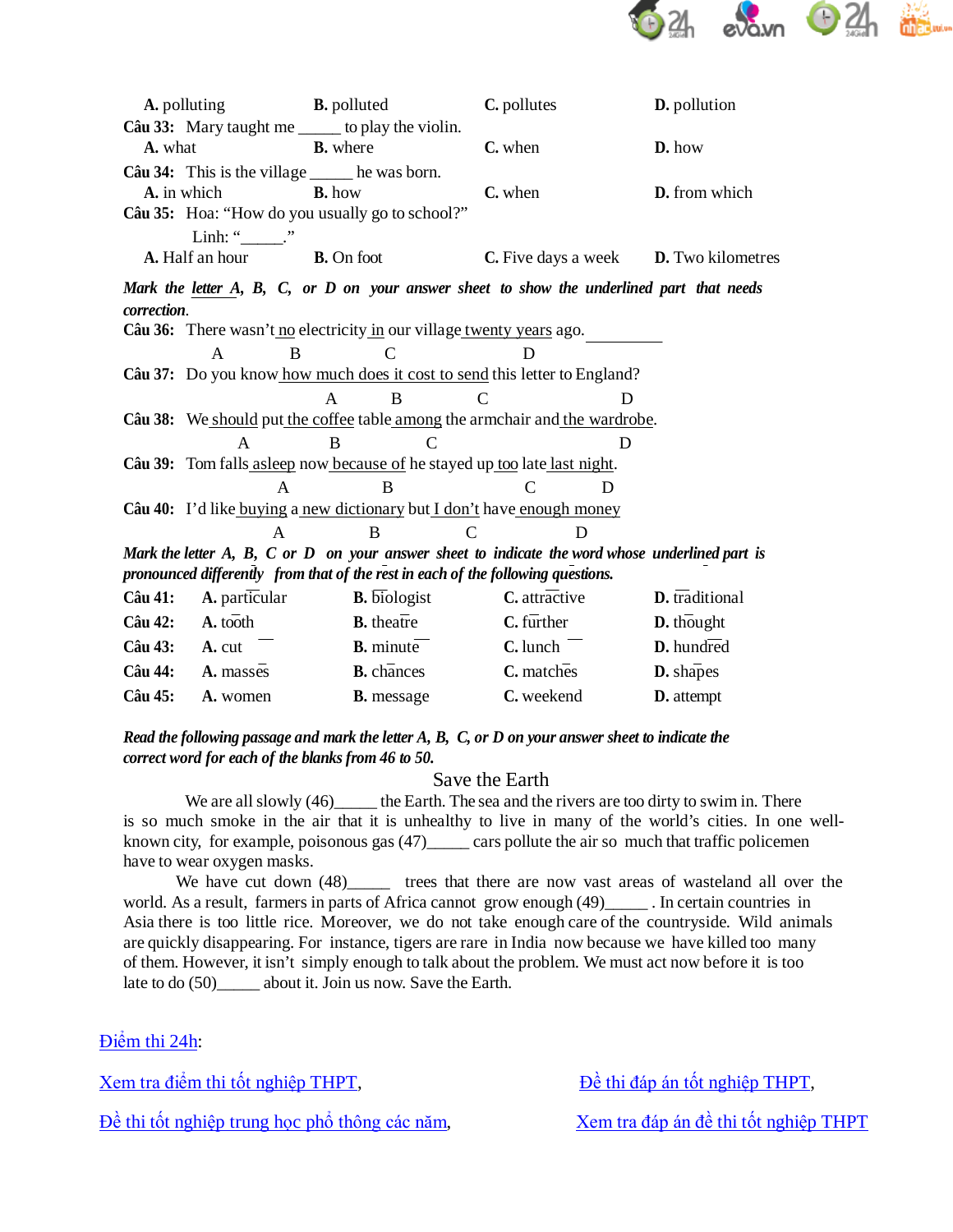

| A. destroying | <b>B.</b> destroyed   | C. destroys   | <b>D.</b> destroy   |
|---------------|-----------------------|---------------|---------------------|
| A. of         | <b>B.</b> from        | $C$ , by      | $\mathbf{D}$ , in   |
| A. so many    | <b>B.</b> so much     | C. so few     | <b>D.</b> so little |
| A. to eat     | <b>B.</b> to be eaten | C. for eat    | <b>D.</b> eating    |
| A. nothing    | <b>B.</b> anything    | C. everything | <b>D.</b> something |
|               |                       |               |                     |

----------- HẾT ----------

Nguyễn Thj Nguyệt Trang 3/4 - Mã đề thi 579

Điể[m thi 24h:](http://diemthi.24h.com.vn/dap-an-de-thi-thpt/)

[Xem tra điể](http://diemthi.24h.com.vn/diem-thi-tot-nghiep-thpt/)m thi tốt nghiệp THPT,<br> $\frac{\partial}{\partial t}$  [thi đáp án tố](http://diemthi.24h.com.vn/dap-an-de-thi-thpt/)t nghiệp THPT,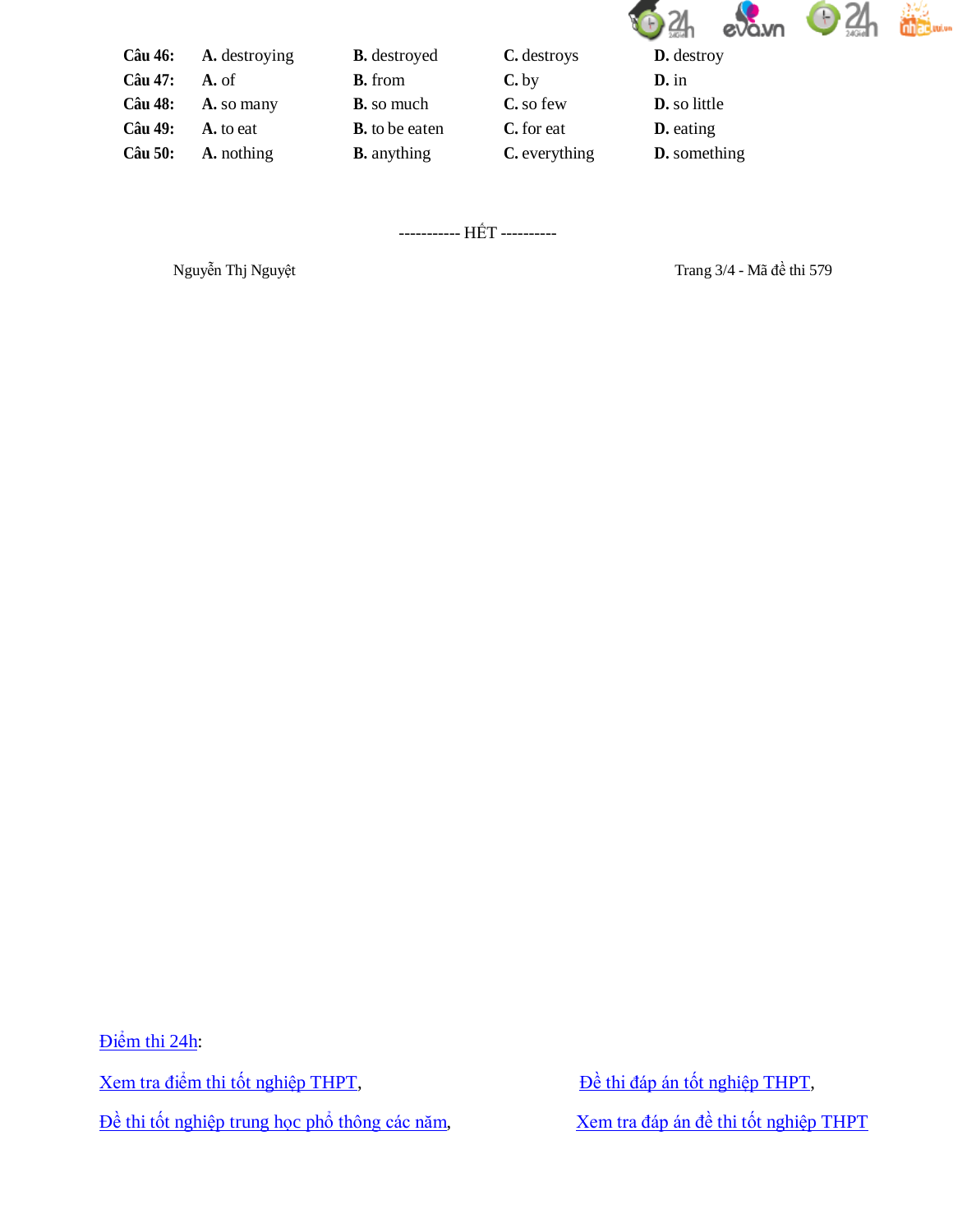

Điể[m thi 24h:](http://diemthi.24h.com.vn/dap-an-de-thi-thpt/)

[Xem tra điể](http://diemthi.24h.com.vn/diem-thi-tot-nghiep-thpt/)m thi tốt nghiệp THPT,<br> $\frac{\partial^2}{\partial t}$  bề [thi đáp án tố](http://diemthi.24h.com.vn/dap-an-de-thi-thpt/)t nghiệp THPT,